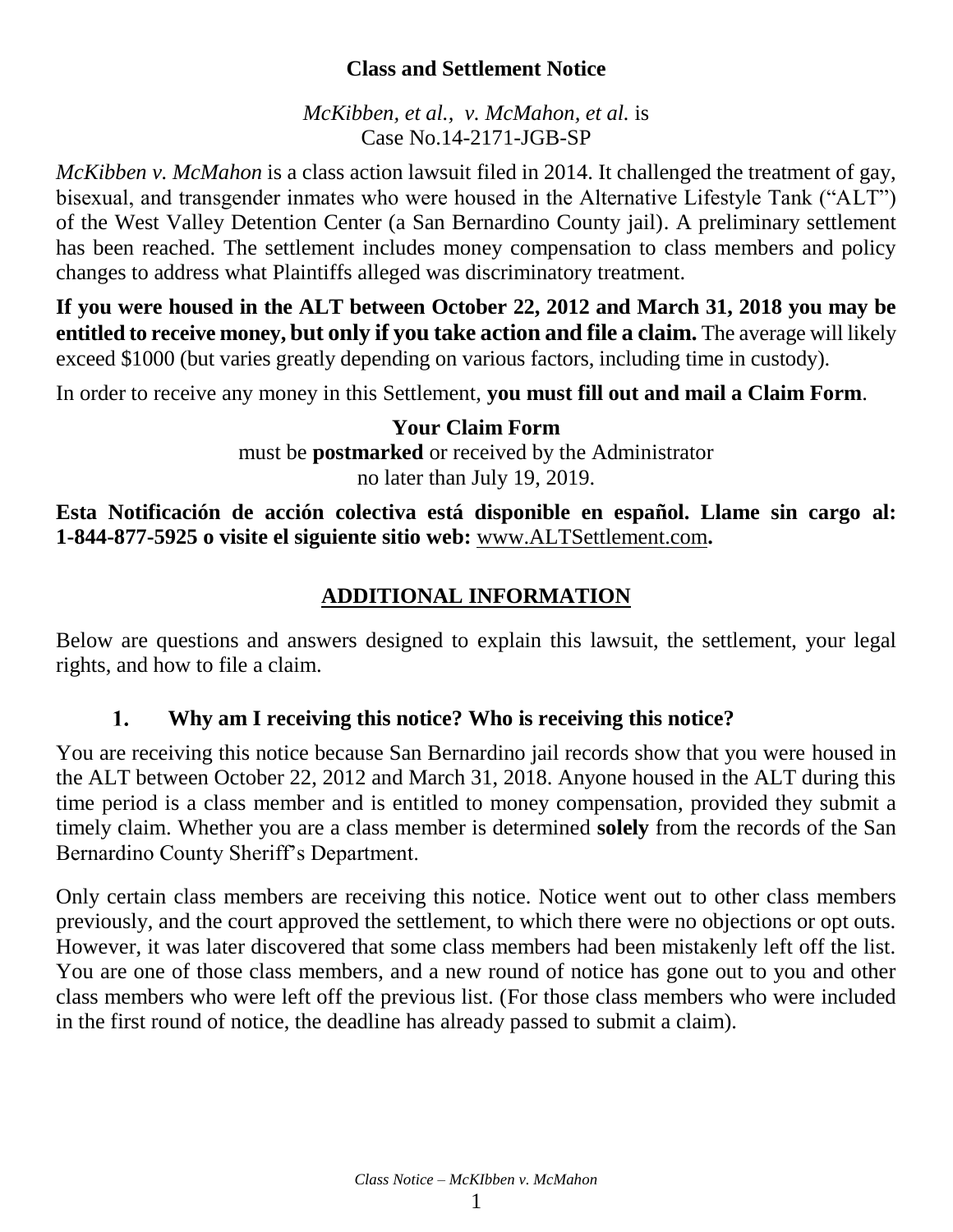### **What do I do to get money?**  $2.$

If you wish to receive money from the settlement, you must complete and submit the enclosed Claim Form.

**All Claim Forms must be completed and postmarked no later than July 19, 2019.** If you do not timely submit your Claim Form, you will not receive any money from the Settlement. **Mail your claim form as soon as possible.**

You can download copies of the claim form at www.ALTSettlement.com. If you have questions, you can also:

Call: (844) 877-5925 Email: info@ALTSettlement.com

*or*

l

Write to **ALT Settlement**, c/o JND Legal Administration, P.O. Box 91307, Seattle, WA 98111.

### **What is this lawsuit about?**  $3.$

This lawsuit challenged the treatment of gay, bisexual and transgender ("GBT") inmates who were housed in the ALT. The lawsuit claimed that GBT inmates were discriminated against in various ways, including, among other things, that GBT inmates 1) were automatically placed in the ALT if they self-identified as GBT; 2) would have been at risk for their safety if admitted to the general population as openly GBT inmates because the San Bernardino County Sheriff's Department did not have plans or programs to ensure their safety; 3) had no or inadequate PREA programs in place to protect GBT inmates or address particular vulnerabilities of GBT inmates placed in the general population; 4) were limited in their time-out-of-cell generally to an hour and a half per day, and often less, in contrast to similarly situated (by classification or sentencing status) general population inmates; 5) were denied the same work opportunities that were provided to similarly situated (by classification or sentencing status) general population inmates; 6) were denied the same programming opportunities<sup>1</sup> that were provided to similarly situated (by classification or sentencing status) general population inmates; and 7) were denied a comparable range of religious services to those available to the general population.

What court is in charge of this case? The Court in charge of the case is the United States District Court for the Central District of California, located in Riverside, California. The case is known as *McKibben, et al. v. McMahon, et al.,* Case No.14-2171-JGB-SP. The Judge is The Honorable Jesus Bernal.

<sup>&</sup>lt;sup>1</sup> Programming opportunities include classes in anger management, thinking for change, living skills, parenting skills, substance abuse prevention, GED preparation, high school diploma, literacy, automobile mechanics, bakery occupations, culinary/reading enrichment, computer skills, HVAC training, fire camp vocational training, employment readiness, and re-entry services.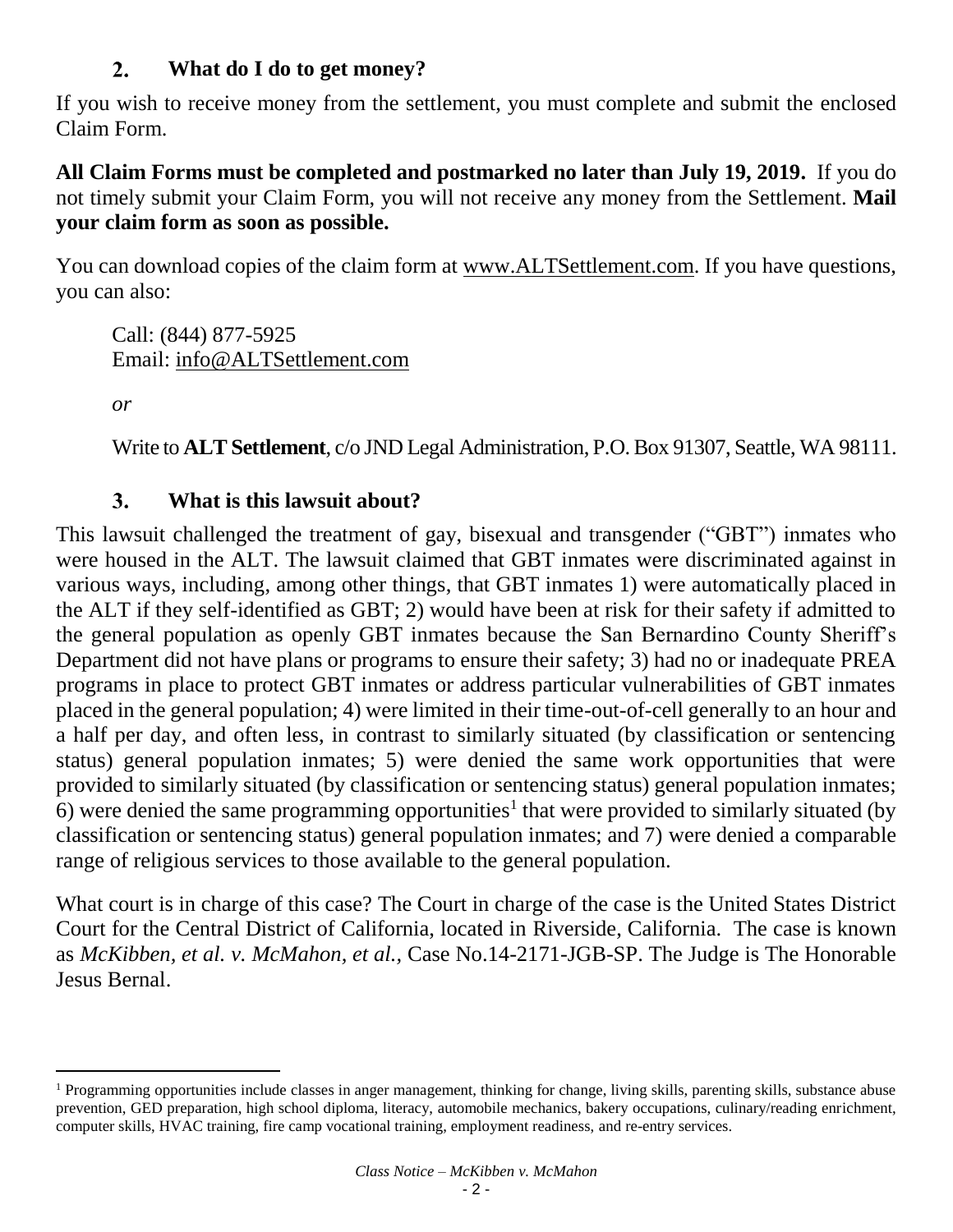### $\overline{4}$ . **Why is there a settlement instead of a trial?**

Early in this case, the parties agreed to explore settlement negotiations instead of continuing litigation. When settlement negotiations began, the primary objective was to improve the conditions of the ALT. After the parties reached an agreement on policy changes, they negotiated money compensation for individuals who had been housed in the ALT. The class representatives and their attorneys think that the proposed settlement is a fair, reasonable and adequate resolution of this case.

## 5. **What Does The Settlement Provide?**

The Settlement has three parts – injunctive relief (changes to how the ALT and the San Bernardino County jails operate in the treatment of GBT inmates); payment of compensation to the Class Representatives and the class members; and attorney's fees. We briefly describe each below.

# **a. Injunctive Relief**

The injunctive relief is extensive and difficult to summarize. The full agreement is posted on the settlement website www.ALTSettlement.com. It changes the name of the ALT to the GBTI (Gay Bisexual Transgender Intersex) Unit. It establishes a PREA ("Prison Rape Elimination Act")-GBTI Committee that includes classification, programming and social work personnel that will make individualized determinations regarding housing, programming and work opportunities for GBTI inmates after conferring with them. It provides guidelines for housing, classification, work and programming options for GBTI inmates and for equal tier time for the GBTI Unit as for general population inmates. It establishes training guidelines for personnel on GBTI issues and for GBTI inmates regarding their rights. It addresses particular issues related to transgender inmates. It provides that Class Counsel will be consulted on the policies to be implemented and for reports and monitoring of the Agreement for three years.

# **b. Damages to the Class**

The total damages to the class (which has 929 individuals in it) is \$950,000, which will be placed in a class fund overseen by a professional Class Administrator.

Plaintiffs' counsel are proposing payment of special compensation to the 15 Class Representatives of a total of \$55,500 (in individual amounts between \$2000-\$5500) for their roles in bringing and advancing the case. After these payments, approximately \$894,500 will be divided among the class members who file timely claims, based on a formula approved by the Court.

Under the formula, class members will receive a certain number of points for each incarceration day based on the person's status during that day (pre-sentenced or sentenced, work eligibility and classification) and the overall conditions in the ALT on that day. Each class member's total points represent the sum of their daily points. The total points for each class member will then be added together, from which the class member's share of the recovery will be determined. Because it is anticipated that not all class members will make Timely Claims, a claiming class member's share will be based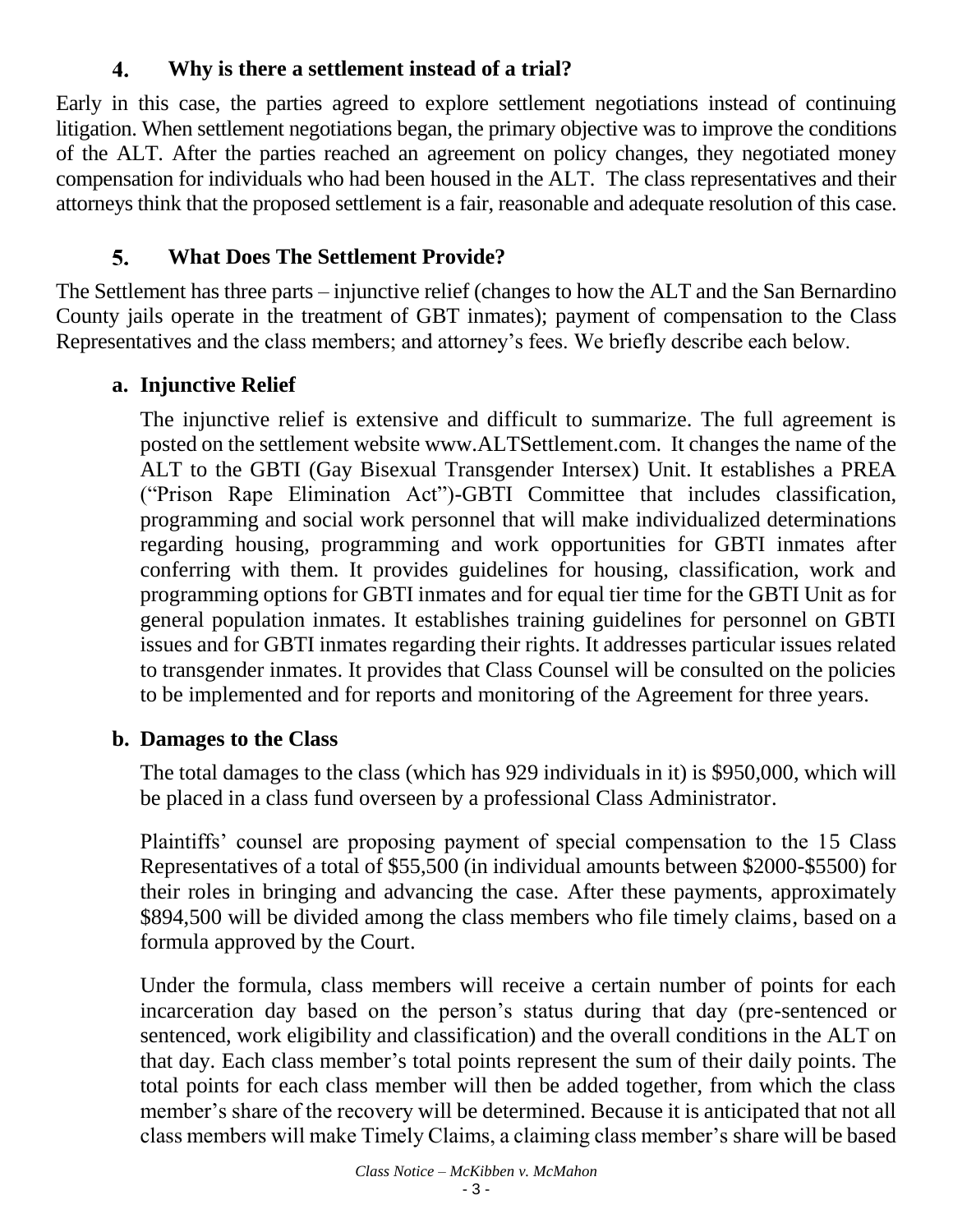on that class member's share of the total points for class members who made Timely Claims (and not on eligible class members). This has the effect of increasing the amount awarded to claiming class members.

No claiming individual class member will receive less than \$40 or more than \$10,000 regardless of the amount above or below those figures due them under the formula.

# **c. Attorney's Fees and Litigation Costs**

The Court will be asked to award Plaintiffs' counsel \$1,100,000 in statutory attorney's fees plus litigation costs. This is separate from the \$950,000 class fund to be distributed to class members. This figure is a substantial discount from the fees that would otherwise have been claimed (separate from compensation to class members) because Plaintiffs' counsel considered the injunctive relief a model. These fees must ultimately be approved by the Court after satisfying itself they are reasonable and fair.

## 6. **Are there lawyers representing me? How much will they be paid?**

As a class member, you are represented by the ACLU of Southern California and the law firm, Kaye, McLane, Bednarski and Litt. These are the lawyers who have been handling the lawsuit for the past five years. They are referred to as "Class Counsel" and were appointed by the Court to represent the class.

You will not be asked to pay your own personal money for the services these attorneys have provided you. Instead, the lawyers will be paid separately by San Bernardino County, after approval by the Court. Class counsel will ask the court to award Class Counsel \$1,100,000. The Court can award less than that amount, but not more.

It is your right to hire your own lawyer to advise you about your rights, options or obligations as a Class Member in this lawsuit. If you want to be represented by your own lawyer, you may hire one at your own expense.

## 7. **How do I tell the Court if I do not like the settlement or the attorneys' fees?**

You can remain a class member and object to any part of the settlement. If you object, you must tell the court specifically what you think is unfair about the settlement or request for fees.

To do this, mail a written statement explaining the reason why you object. Include your name, address, telephone number. At the top of the page, write the case name and number (*McKibben v. McMahon*, Case No. 5:14-CV-02171-JGB-SP). Do not forget to sign the statement. (If you previously used a different name, include any names you have used.)

Your objections must be mailed and postmarked no later than July 19, 2019. Send your objection to all of the people in the chart below.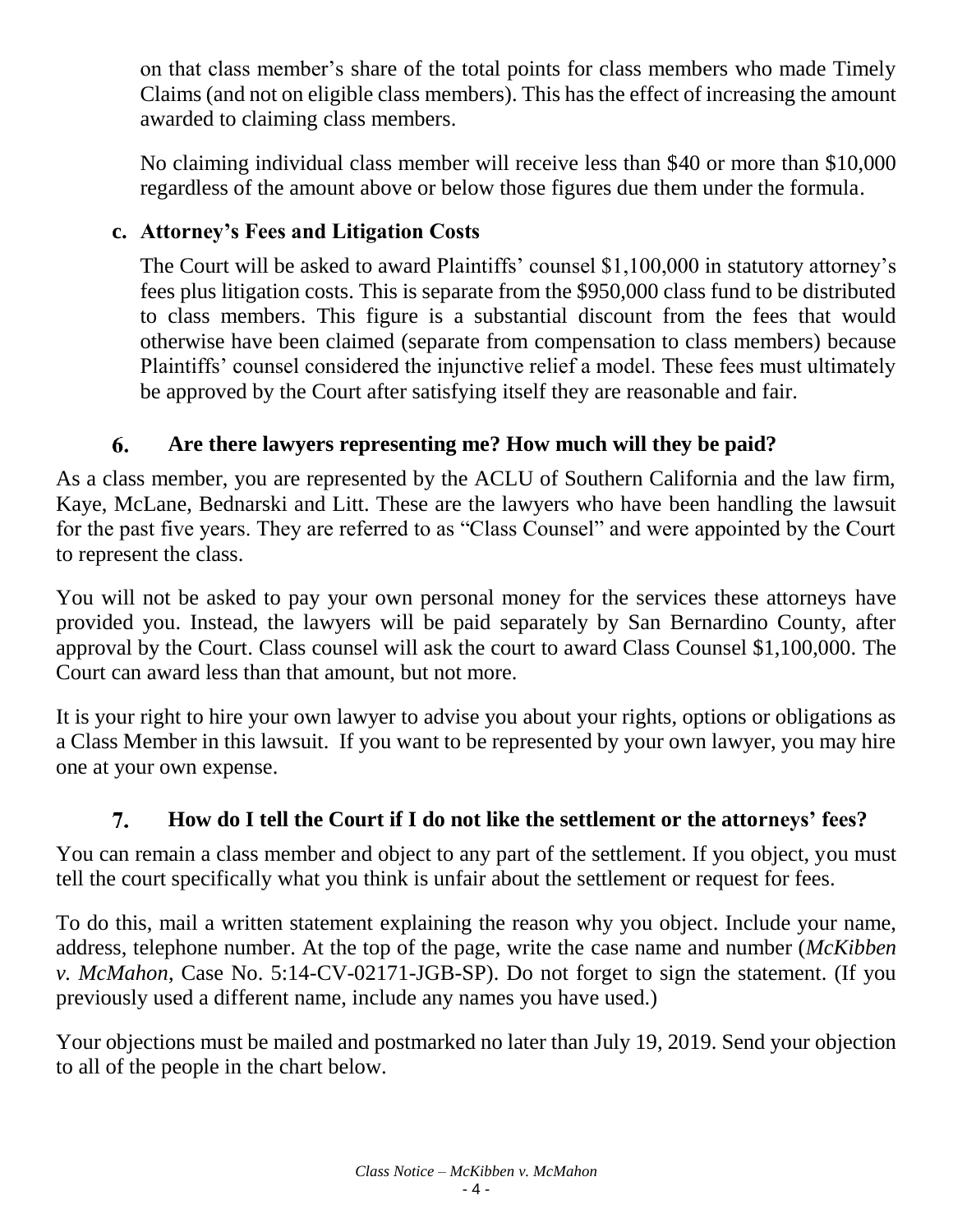| Clerk of the District Court           | Barrett S. Litt               | Nathan A. Oyster           |
|---------------------------------------|-------------------------------|----------------------------|
| <b>United States District Court</b>   | Attn: Julia White             | Burke, Williams & Sorensen |
| <b>Central District of California</b> | Kaye McLane, Bednarski & Litt | 444 S. Flower St.          |
| 3470 Twelfth Street                   | 975 E. Green St.              | Suite 2400                 |
| Courtroom 1                           | Pasadena, CA 91106            | Los Angeles, CA 90071      |
| Riverside, CA 92501-3801              |                               |                            |
|                                       |                               |                            |

The Court will consider your objection and decide whether to overrule it or change the settlement agreement. Either way, you remain a member of the class and will be bound by the settlement agreement and will get your share of the settlement. (This means you're giving up claims against the LASD for violations covered by this case.)

If you wish to appear at the hearing and argue your objection, tell the court you wish to do so.

### 8. **Can I exclude myself from the settlement?**

If you want to remove yourself from the lawsuit entirely, or if you want to be able to file your own lawsuit, or be part of a different lawsuit, then you must take steps to exclude yourself. This is sometimes is referred to as "opting out" of the class.

To do this, mail a written statement that you wish to exclude yourself or similar words. Include your name, address, and telephone number. You do not need to explain why you wish to be excluded. At the top of the page, write the case name and number (*McKibben v. McMahon*, Case No. 5:14-CV-02171-JGB-SP). Do not forget to sign the statement.

You must mail your Exclusion Request, postmarked no later than July 19, 2019**,** to:

*McKibben v. McMahon* Settlement Administrator **ALT Settlement** c/o JND Legal Administration P.O. Box 91307 Seattle, WA 98111

### 9. **What if I do nothing?**

If you do not file a claim, you will receive no money from the settlement, **and** you will be giving up your rights against San Bernardino County. **Be sure to file a claim form unless you exclude yourself.**

### **Am I giving up any rights?** 10.

People who submit claims, object, or do nothing, give up their right to sue San Bernardino County (or its employees) for claims covered by this case. This means that you will not be able to sue San Bernardino County for conditions of confinement while you were housed in the ALT.